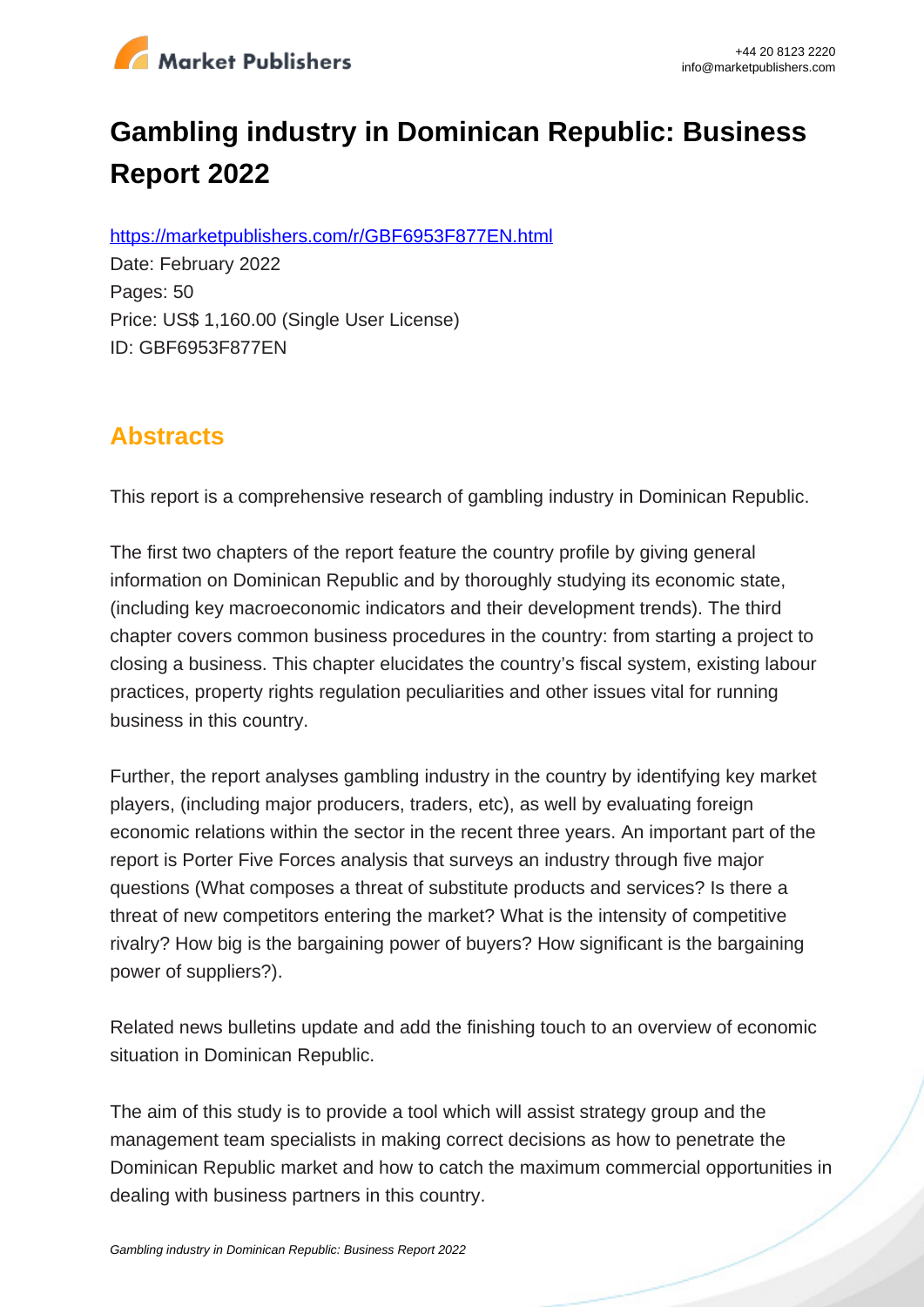

# **Contents**

# **1. DOMINICAN REPUBLIC: COUNTRY PROFILE**

- 1.1. Geographical position
- 1.2. Historical background
- 1.3. Demography
- 1.4. Administrative divisions
- 1.5. Political situation
- 1.6. Economic situation
- 1.7. Foreign relations

1.8. Social environment and culture. Cultural differences and their impact on business negotiations

## **2. DOMINICAN REPUBLIC: FINANCIAL AND ECONOMIC PROFILE**

- 2.1. Country's Gross Domestic Product (GDP): historical trends and projection
- 2.2. Industrial production outlook
- 2.3. Dominican Republic foreign trade
- 2.4. Current investment climate
- 2.5. Labor market overview. Current employment state
- 2.6. Ratings by major rating agencies

### **3. PECULIARITIES OF DOING BUSINESS IN DOMINICAN REPUBLIC**

- 3.1. Procedures for starting a business
- 3.2. Routine for building permits obtaining
- 3.3. Registration of ownership rights
- 3.4. Basic terms of providing business loans by banks
- 3.5. Measures for investments protection
- 3.6. Tax system
- 3.7. Foreign trade transactions
- 3.8. Debt collection
- 3.9. Business liquidation

# **4. DOMINICAN REPUBLIC GAMBLING INDUSTRY OVERVIEW**

### **5. DOMINICAN REPUBLIC GAMBLING INDUSTRY PORTER FIVE FORCES**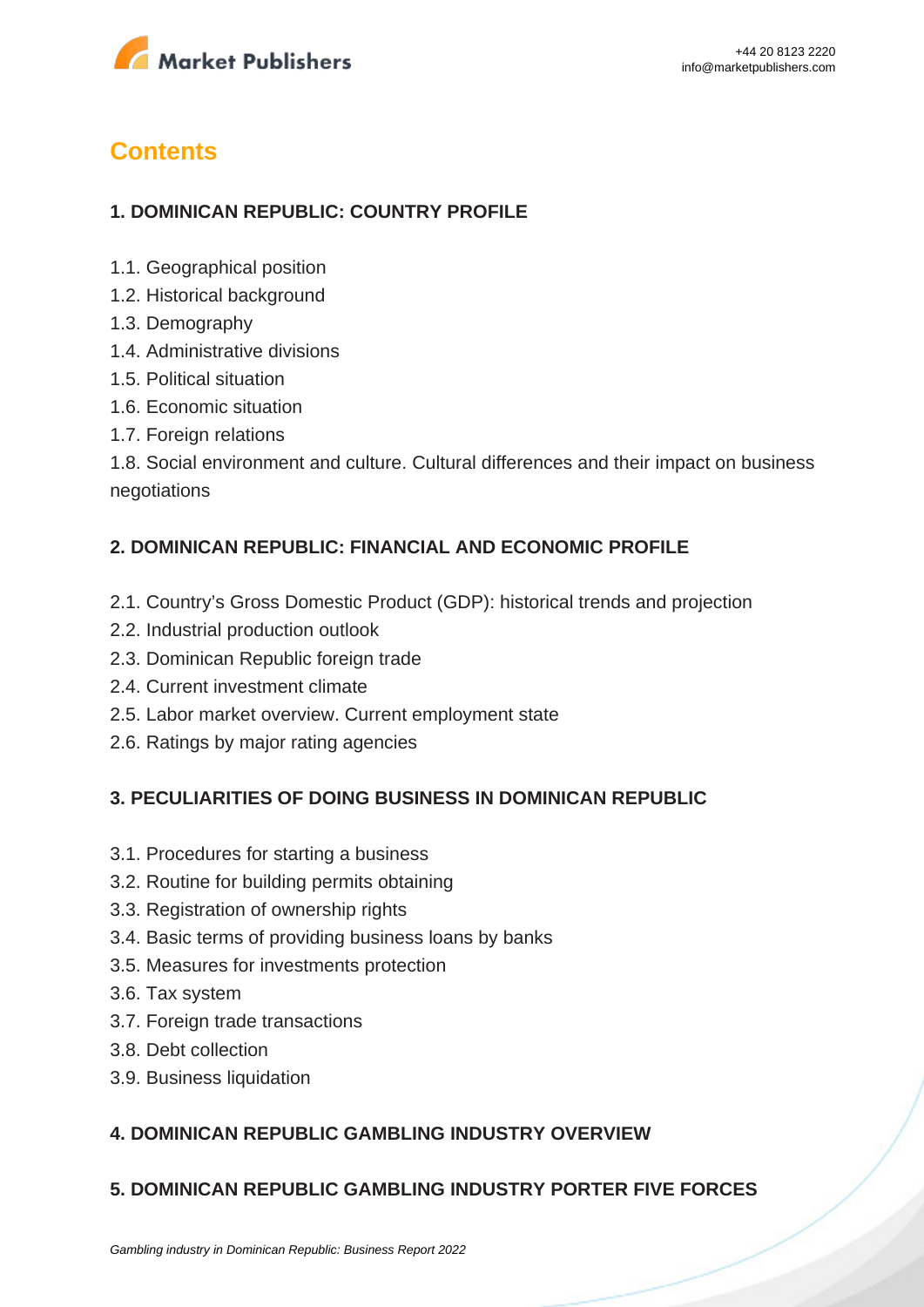

#### **ANALYSIS**

#### **6. DOMINICAN REPUBLIC ECONOMY NEWS AND ANALYSIS DIGEST**

\*Please note that Gambling industry in Dominican Republic: Business Report 2022 is a half ready publication.

 It only requires updating with the help of new data that are constantly retrieved from Publisher's databases and other sources. This updating process takes 3-5 business days after order is placed. Thus, our clients always obtain a revised and updated version of each report. Please also note that we do not charge for such an updating procedure. Business Analytic Center (BAC) has information for more than 25,000 different products available but it is impossible to have all reports updated immediately. That is why it takes 3-5 days to update a report after an order is received.